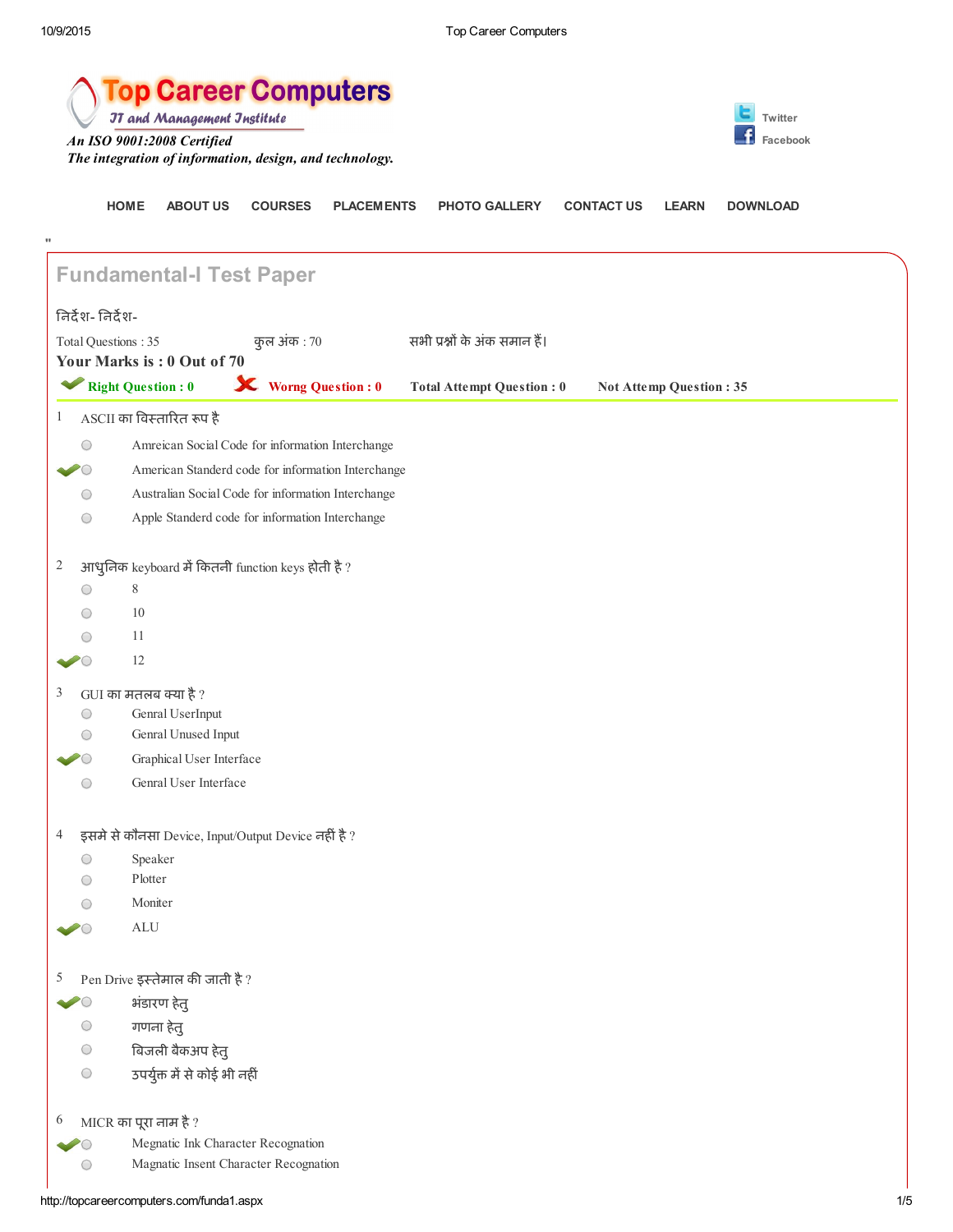| 10/9/2015                    | Top C                                                                |
|------------------------------|----------------------------------------------------------------------|
| 0                            | Magnatic Input Character Recognation                                 |
| $\scriptstyle\big(\;\;\big)$ | Magnetciic Inovation Character Recognation                           |
| 7                            |                                                                      |
| $\bigcirc$                   | Input device                                                         |
| $\bigcirc$                   | Output Device                                                        |
| O                            | Processing Device                                                    |
| $\bigcirc$                   | Storage Device                                                       |
| 8                            | इनमे से QWERTY किससे Related हैं ?                                   |
| ◯                            | Light Pen                                                            |
|                              | Mouse                                                                |
|                              | Scanner                                                              |
|                              | Keyboard                                                             |
| 9.                           | PCI का विस्तारित रूप है?                                             |
|                              | Peripheral Component Interconnect                                    |
| O                            | Pera Component Interconnect                                          |
|                              | Personal Component Interconnect                                      |
|                              | None of Above                                                        |
|                              | $10$ कंप्यूटर में BMP images का क्या तात्पर्य है ?                   |
|                              | Bitmap                                                               |
| $\bigcirc$                   | Bit Magnified Pixel                                                  |
|                              | <b>Britesh Made Pixel</b>                                            |
| ◯                            | Bi Axical Magnified Pixel                                            |
| 11                           | निम्नलिखित में से कौन सा भारतीय सुपर कंप्यूटर का Example है?         |
|                              | Param                                                                |
|                              | Anurag                                                               |
|                              | AS400                                                                |
|                              | All of the above                                                     |
| 12                           | SATA का पूरा नाम है ?                                                |
|                              | Serial Advancedment Technology Attachment                            |
|                              | Serial Advanced Technology Attachment                                |
|                              | Serial Advanced Terminolgy Attachment                                |
|                              | Serial Advanced Technology Unattachment                              |
| 13                           | इनमे से कौनसी कंप्यूटर के सबसे बड़ी इकाई है ?                        |
|                              | Gigabyte                                                             |
|                              | Megabyte                                                             |
|                              | TeraByte                                                             |
|                              | <b>Byte</b>                                                          |
|                              |                                                                      |
| 14                           | इनमे से कौनसे डिवाइस का Use तेजी से Game खेलने के लिए किया जाता है ? |
|                              | Joystick                                                             |
|                              | Keyboard                                                             |

http://topcareercomputers.com/funda1.aspx 2/5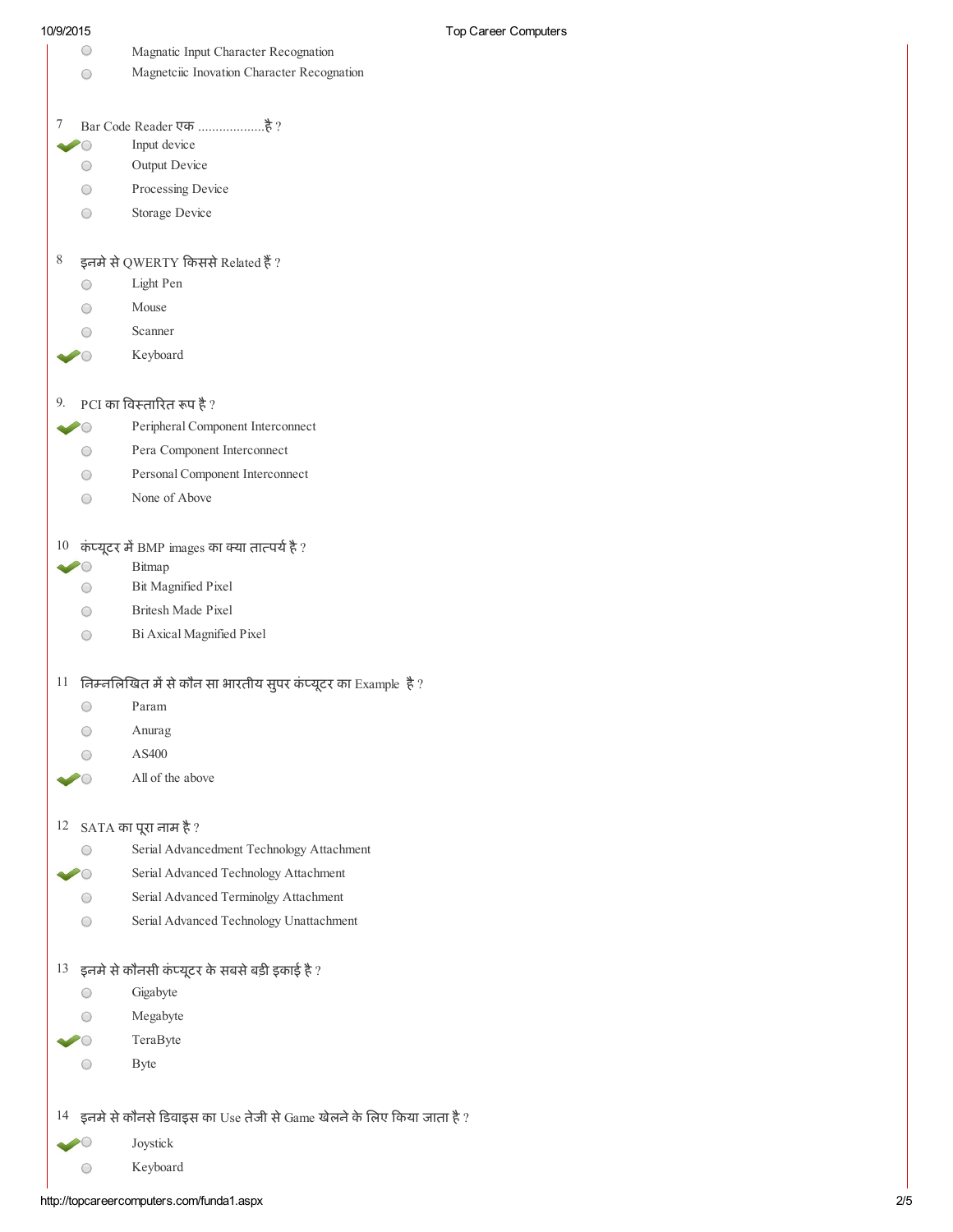|    |                                             | i up oaroor oorripuloro                                                                              |
|----|---------------------------------------------|------------------------------------------------------------------------------------------------------|
|    | O                                           | Mouse                                                                                                |
|    | ○                                           | Touch Screen                                                                                         |
|    |                                             |                                                                                                      |
|    |                                             | $15$ इनमें से कौनसे कंप्यूटर को Portable कंप्यूटर नहीं माना जा सकता है ?                             |
|    | O                                           | Laptop Computer                                                                                      |
|    |                                             | Notebook Computer                                                                                    |
|    |                                             | Desktop Computer                                                                                     |
|    |                                             | PDA Computers                                                                                        |
|    | $( \ )$                                     |                                                                                                      |
|    |                                             | $16$ Keyboard पर जिन keys के आगे F1, F2, , F12 लिखा होता है उन्हे कहते है ?                          |
|    |                                             | Function Keys                                                                                        |
|    | $\bigcirc$                                  | Numeric Keys                                                                                         |
|    | $\bigcirc$                                  | Toggle Keys                                                                                          |
|    | O                                           | Combination Keys                                                                                     |
|    |                                             |                                                                                                      |
|    |                                             |                                                                                                      |
|    |                                             | $17$ Caps Lock जैसे किसी feature को ON या OFF करने को क्या कहते है ?                                 |
|    |                                             | Toggle Keys                                                                                          |
|    | $\bigcirc$                                  | Modifier Keys                                                                                        |
|    | $\left(\begin{array}{c} \end{array}\right)$ | Numeric Keys                                                                                         |
|    | O                                           | Combination Keys                                                                                     |
|    |                                             |                                                                                                      |
| 18 |                                             | Monitor पर नजर आने वाले Output को क्या कहते है ?                                                     |
|    | O                                           | Sheet                                                                                                |
|    |                                             | Hard copy                                                                                            |
|    |                                             | Soft Copy                                                                                            |
|    |                                             | Document                                                                                             |
|    |                                             |                                                                                                      |
| 19 |                                             | Keyboard, Mouse, Monitor और System Unit को भी कहते है ?                                              |
|    | O                                           | Software                                                                                             |
|    |                                             | Network                                                                                              |
|    |                                             | Hardware                                                                                             |
|    |                                             | None of the above                                                                                    |
|    |                                             |                                                                                                      |
|    |                                             | 20 निम्नलिखित में से कौनसा File Compression Program है ?                                             |
|    |                                             | WINZIP WINZIP                                                                                        |
|    |                                             | <b>WINAMP</b>                                                                                        |
|    |                                             | <b>RADE</b>                                                                                          |
|    | ( )                                         | <b>DOS</b>                                                                                           |
|    |                                             |                                                                                                      |
|    |                                             | $21$ निम्नलिखित में कौनसी KEYS वर्तमान में चल रही Application के मध्य चयन करने के लिए दबाई जाती है ? |
|    | ◯                                           | F1                                                                                                   |
|    |                                             | $ALT + F4$                                                                                           |
|    |                                             | Tab                                                                                                  |
|    |                                             | Alt+Tab                                                                                              |
|    |                                             |                                                                                                      |
|    |                                             | <sup>22</sup> Microprocessor के मुख्य भाग है-                                                        |
|    | O                                           | Control Unit                                                                                         |
|    | $\bigcirc$                                  | Arthmatic Logic Unit                                                                                 |
|    |                                             |                                                                                                      |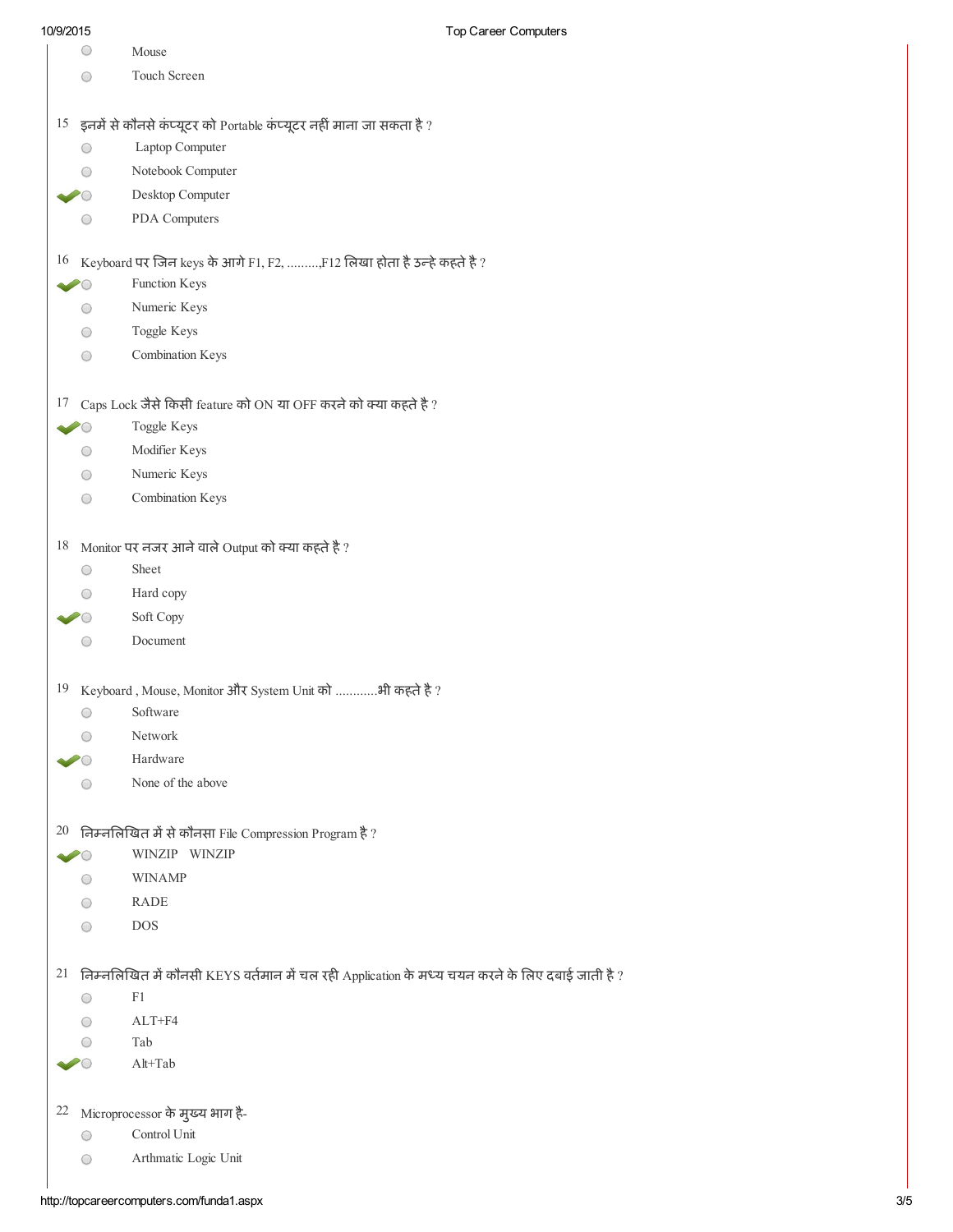| 10/9/2015                 |                        | Top Career Computers                                                                                           |
|---------------------------|------------------------|----------------------------------------------------------------------------------------------------------------|
|                           |                        | A and B                                                                                                        |
|                           | 0                      | None of the Above                                                                                              |
|                           |                        |                                                                                                                |
| 23                        |                        | Blu-Ray Disk की धारक क्षमता के विस्तार की सीमा  है-                                                            |
|                           | O                      | 650MB1 GB                                                                                                      |
|                           | ○                      | 2 GB7GB                                                                                                        |
|                           |                        | 25 GB50 GB                                                                                                     |
|                           | 0                      | 1 TB2 TB                                                                                                       |
|                           |                        |                                                                                                                |
|                           |                        | 24 Computer की किस memory को RAM में अक्सर प्रयोग की जाने वाली सुचना का संग्रह करने मे प्रयुक्त किया जाता है ? |
|                           | O                      | Main Memory                                                                                                    |
|                           |                        | Cache Memory                                                                                                   |
|                           | 0                      | <b>ROM</b>                                                                                                     |
|                           | O                      | Registor                                                                                                       |
|                           |                        |                                                                                                                |
|                           |                        | $25$ संक्षिप रूप में FAT का मतलब क्या है ?                                                                     |
| $\sim$ $\circ$            |                        | File Allocation Table                                                                                          |
|                           | O                      | <b>Finshed Allocation Table</b>                                                                                |
|                           | O                      | Fully Allocation Table                                                                                         |
|                           | O                      | File Access Table                                                                                              |
|                           |                        | $26$ निम्नलिखित में से कौनसा कथन असत्यं है ?                                                                   |
|                           | O                      | CRT Monitor सबसे पहल Moniotr है                                                                                |
| $\blacktriangleright$ ( ) |                        | Dot matrix सर्वाधिक अधिक गति वाला प्रिंटर है                                                                   |
|                           | O                      | Cache memory main memory से धीमी है                                                                            |
|                           | $\bigcirc$             | Bar Code Reader एक input Device है                                                                             |
|                           |                        |                                                                                                                |
|                           |                        | 27 निम्नलिखित मेमोरी में से किसकी प्रकृति विघटित (volatile) होती है                                            |
|                           |                        | <b>RAM</b>                                                                                                     |
|                           | O                      | <b>ROM</b>                                                                                                     |
|                           | $\scriptstyle\bigcirc$ | <b>PROM</b>                                                                                                    |
|                           | O                      | <b>EEPROM</b>                                                                                                  |
|                           |                        |                                                                                                                |
| 28                        |                        | Binary Number System में $0$ व 1 को क्या कहा जाता है ?                                                         |
|                           |                        | Bit                                                                                                            |
|                           | ○                      | <b>Byte</b>                                                                                                    |
|                           | ◯                      | MegaByte                                                                                                       |
|                           | $\bigcirc$             | GegaByte                                                                                                       |
|                           |                        |                                                                                                                |
|                           |                        | 29 CD-ROM का मतलब हैं ?                                                                                        |
|                           | $\bigcirc$             | Compact Disk-Read On Memory                                                                                    |
|                           | ∩                      | Compact Dual-Read Only Memory                                                                                  |
|                           | $\bigcirc$             | Compact Disk-Read Of Memory                                                                                    |
|                           |                        | Compact Disk-Read Only Memory                                                                                  |
|                           |                        | 30 कहाँ पर Data और Program को अस्थाई तौर पर रखते हैं ?                                                         |
|                           |                        | <b>RAM</b>                                                                                                     |
|                           | ○                      | Hard Disk                                                                                                      |
|                           |                        |                                                                                                                |